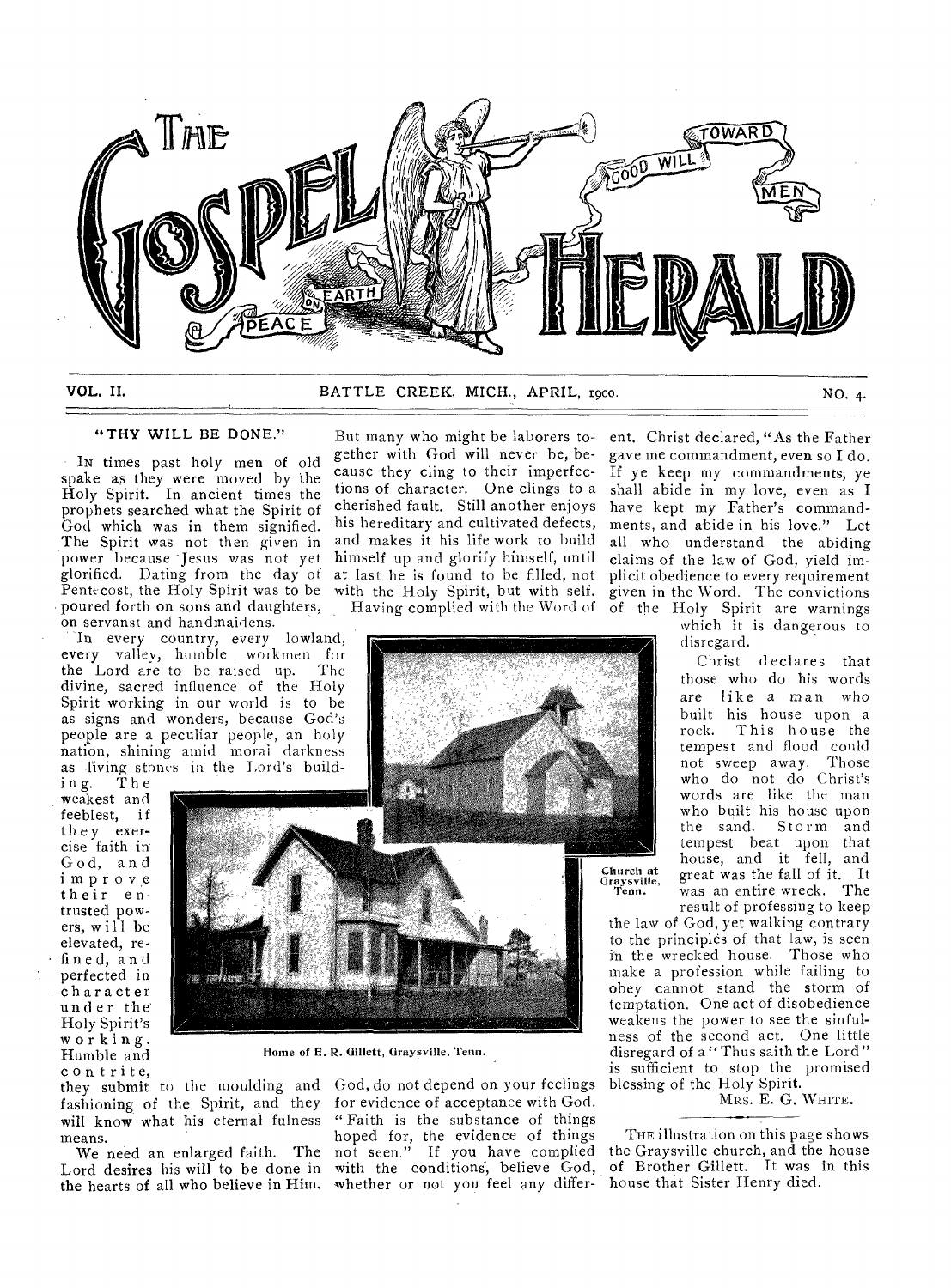# **Che C3ospet**

BATTLE CREEK, MICH., APRIL, 1900.

J. E. WHITE, EDITOR.

### EXTRA SPRING NUMBER.

FOR weeks work has been in progress on a special issue of the Gos-PEL HERALD, We hoped to bring this out in April, but delays in material have prevented. Hence the April number is issued in smaller form ; but this will be followed as soon as possible with the special spring issue. This will be a large number, containing many interesting and important features, among which will be an illustrated description of the work of the Southern Missionary Society, in all parts of the field.

## REMOVAL,

THE Southern Missionary Society will soon remove its headquarters to Nashville, Tenn. The climate is good, and the surroundings are favorable to the work. An excellent locality has been selected, in the suburbs of the city, and as soon as some pressing work is off our hands, the transfer of headquarters will be made. Considering the nature of our work, much more can be accomplished by thus coming in closer touch with our field of labor.

An illustrated description of our Nashville headquarters will appear in the spring issue of the HERALD,

## NEW STOCK CERTIFICATES.

UPON the organization of the Southern Missionary Society an edition of about 1200 certificates of stock was issued. A few days ago our secretary informed us that these had all been issued and sent out. An order was accordingly given to the printer and a new edition of 2000 has been printed, and are now ready for issue.

And now, friends, the increasing intereats of the work demand the placing of not less than *five thousand shares* as quickly as possible. Shall we have the privilege of writing up and the "power of God" are synony- church, as mentioned in I Cor. 12.

certificates to this amount during the we long to respond to them. Labornext three months?

senting themselves on all sides, and them?

Opportunities for work are pre-ing fields. Shall we be able to send ers are ready to go to these open-



# The Closing of the Three Messages.

angel's message are given in the following text: "Here" is the patience of the saints; here are they that keep the commandments of God, and the faith of Jesus." Rev. 14: 12.

The question is sometimes asked, "Should we not first get men converted, and then preach to them the third angel's message?" That depends altogether upon what constitutes the third angel's message. In the closing of the message both the world and the people of God proclaim what is recorded in this 12th verse. When the ire of the dragon is stirred against God's people, the wicked will be pointing to them as keeping the commandments of God, and the faith of Jesus. The message closes with those who believe the message proclaiming everywhere, "Here is the patience of the saints."

Other synonymous expressions used in the New Testament will explain what is meant by "the faith of Jesus."

In Acts  $13$ , we have four distinct synonymous expressions: Verse 7, "the Word of  $\text{God };$ " verse 8, "the faith;" verse to, "the right way of the Lord ;" verse 12, " the doctrine of the Lord."

In Colossians 1, we have five addi-<br>
onal synonymous expressions : tional synonymous verse  $23$ , " the hope of the gospel;" verse  $25'$ , "the dispensation of  $God$ ;" verse  $26$ , " the mystery ;" verse  $27$ , " the riches of the glory," and " Christ in you the hope of glory."

In Rom.  $\mathbf{1} : \mathbf{16}, \mathbf{17}, \mathbf{we}$  have three other synonynious expressions : " I am not ashamed of the *gospel of Christ;* for it is the *power of God*  unto salvation to every one that believeth." ("The gospel of Christ,"

THE closing words of the third mous expressions.) "For therein is the righteousness of God revealed from faith to faith."

Here are twelve expressions, each one of them comprehending all the others, yet they refer to some particular phase of the gospel. The gospel embraces a system of truth,— the teachings of Christ and the apostles, —which is the gospel of Jesus Christ.

But either of these expressions might be taken separately, and a certain line of texts used in connection with it, and it would give a wrong conclusion as to what constitutes "the faith of Jesus."

The faith of Jesus is no more nor less than "The everlasting gospel," mentioned in Rev. 14:6. These different expressions are different phases of the gospel, which, taken together, constitute a system of truth which prepares the soul for the kingdom of God.

In Rev. t2 : 17, is another form of expression: "And the dragon was wroth with the woman, and went to make war with the remnant of her seed, which keep the commandments of God, and have the testimony of Jesus Christ."

It will be noticed that there is a difference in the form of expression. In Rev.  $14:12$ , it is said, "Here is the patience of, the saints ; here are they that *keep* the commandsments of God, and the faith of Jesus," while in Rev.  $12:17$ , it reads, "the dragon went to make war with the remnant of her seed, which keep the commandments of God, and *have the testimony of Jesus Christ."* 

*f* he testimony of Jesus is explained in Rev: 19 : to, to be the spirit of prophecy. The spirit of prophecy is a gift that God has placed in the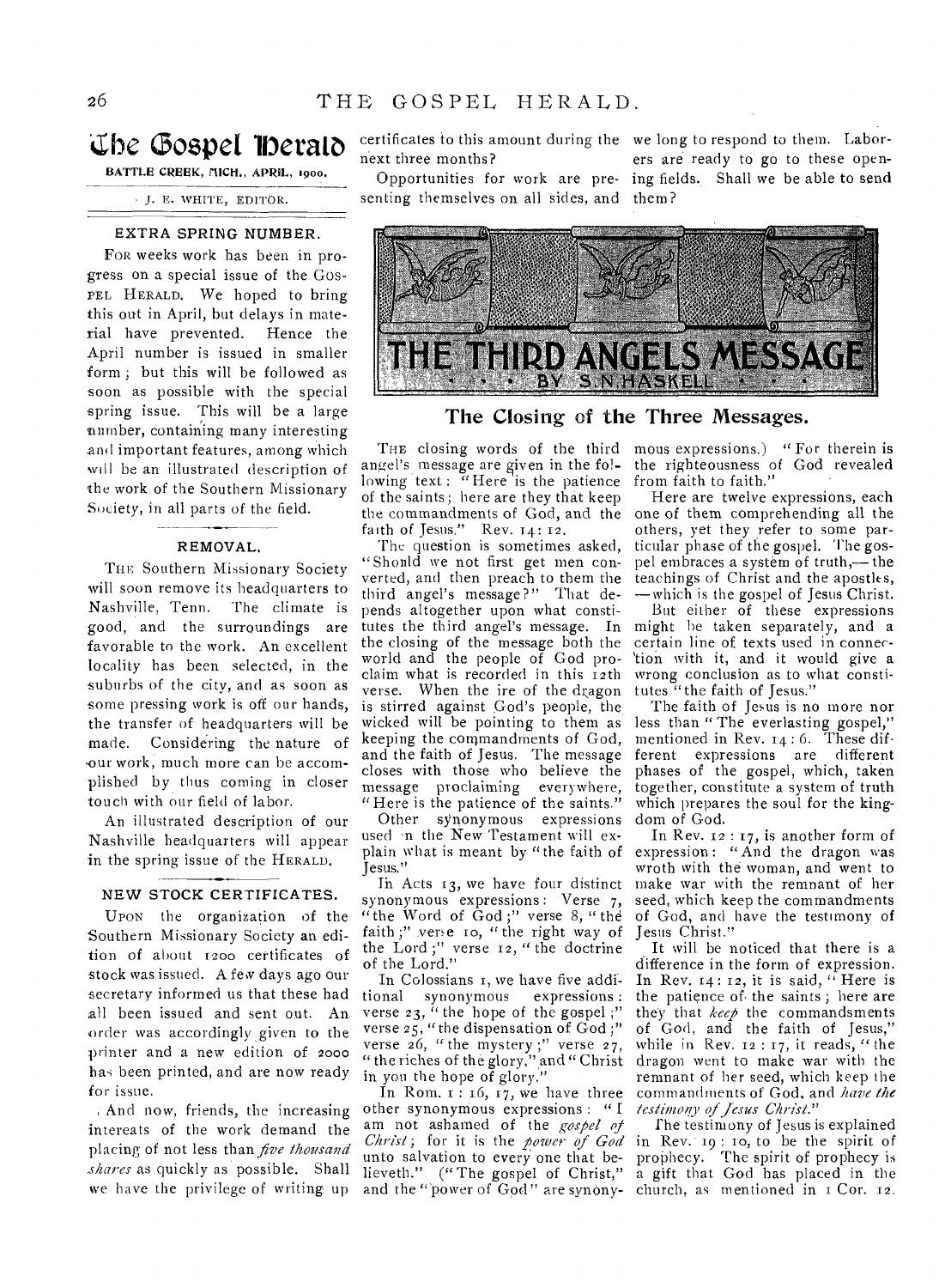Consequently it is a gift *in* the faith of Jesus, and not *the* faith of Jesus.

The remnant church will possess this gift when they keep the faith of Jesus, and because they possess this gift, and because of its influence in the church, the dragon is wroth with the remnant.

- It will also be noticed in 1 Cor. 14 : 22, " that prophecy serveth not for them that believe not, but for them which believe." The gift of prophecy, therefore, which is the testimony of Jesus Christ, has its• influence first in the church of Christ; whereas the warning of the third angel's message, in Rev. 14, is against the beast and its image, which are the governments of the world.

So the warning of the third angel is to guard the people of God against an outward attack, or yielding to institutions enforced from outside powers ; while the war mentioned in Rev,  $12 : 17$ , begins in the inside of the church.

Upon this inside war, the first paragraph of Testimony for the year was spent by the priest in the Church, No. 33, reads as follows : " Do not forget that the most dangerous snares which Satan has prepared for the church will come through its own members who do not love God supremely, or their neighbor as themselves. Satan is continually striving to wedge himself in between brethren. He seeks to gain control of those who claim to believe the truth, but who are unconverted ; and when he can influence these, through their own carnal nature. to unite with him in trying to thwart the purposes of God, then he is exultant."

This war will begin by questioning the authority of the testimony of Jesus Christ, or the spirit of prophecy, by those who profess to believe<br>it. This will create a bitterness with This will create a bitterness with individuals that will rise in rebellion against it; and here lies the most dangerous snare which Satan has prepared for the church. This will give the same experience that was had in the early church, such as is recorded in Acts 20 : 29, 30.

#### QUESTIONS ON THE ABOVE.

What are the closing words of the of the work? third angel's message?

Early Writings, page 139, last sentence ; and page 117, third and

fourth sentences from top of page ? How does the world refer to this people ? Rev. 13 : i6, 17.

Should we first get men converted, and then call their attention to the message?

What are the expressions synonymous with the " meseage," in Acts 13 ? In Col. 1 ? In Rom. 1:16, 17 ? What expressions in the above

show that they must be converted ? Is there then converting power in the opposition arise in the church? the message ?

What is the difference between tion be directed? Rev. 12 : 17, and 14 : 12 ?

What is the testimony of Jesus ? To whom was the spirit of prophecy given ?

Where then will the war mentioned in Rev. 12 : 17 begin ?

From what source is the opposition of the message in Rev.  $14:9-12$ ?

From what class of individuals will

Against whom will their opposi-

What then is the only safe side ?



# The Atonement.

Heb. 9: 6, 7. How much of the *the congregation,"* included all Israel. first apartment? Ho woften was the for any of those who had worshiped second apartment entered?

Lev. 16: 29. There was *one* definite day in which the service was carried into the second apartment, or most holy place.

"As Christ's ministration was to consist of two great divisions, each occupying a period of time and having a distinctive place in the heavenly sanctuary, so the typical ministration consisted of two divisions, the daily, and the yearly service, and to each a department of the tabernacle was devoted."

both apartments at the same time? "There shall be no man in the tabernacle of the congregation when he goeth in to make an atonement in the holy place, until he come out."

" So when Christ entered the holy of holies to perform the closing work of the atonement, he ceased his ministration in the first apartment. . . . Christ had only completed one part of his work, and he still pleaded his blood before the Father in behalf of sinners."

Lev. 16: 3o. What was the object work of the day?

What is said in Spiritual Gifts, clean from all your sins *before the Lord."* 

> Lev.  $16:33$ . How complete was the cleansing? Did it include *all* of the true Israel ?

Lev.  $23 : 27-30$ . Was it p issible in the Sanctuary during the year to he excluded on the day of atonement ?

The priest made an offering ample and complete, but if the individual did not prize the cleansing sufficiently to afflict his soul while the priest was officiating, he was cut off.

Heb. to : 1. Can *every* minutia of the service in the earthly sanctuary be applied to Christ's work ?

It was a *shadow* and NOT THE VERY IMAGE of the thing.

Lev. 16: 17. Is there service in infirmities and needed daily to offer Heb. 7 : 26-28 Earthly priests had sacrifices for their own sins ; before they were prepared to make the offerings for the people. Therefore we could not apply all of this work to Christ as *he needed not* to offer sacrifices for his own sins.

Lev.  $16: 11-14$ . What was the high priest required to do on the day of atonement, before he was prepared to make the offering for

the people?<br>Lev.  $16:7$ . How many offerings were offered in the most important

"To cleanse you that ye may be place ? How were they afterward Lev.  $\tau$ 6: 8. What separation took designated ?

" The *priests* and *all the people of*  It is never used to represent good in One was the Lord's, the other the " scapegoat " or Azazel [margin]. The world everywhere accepts the term "scapegoat," to represent evil.